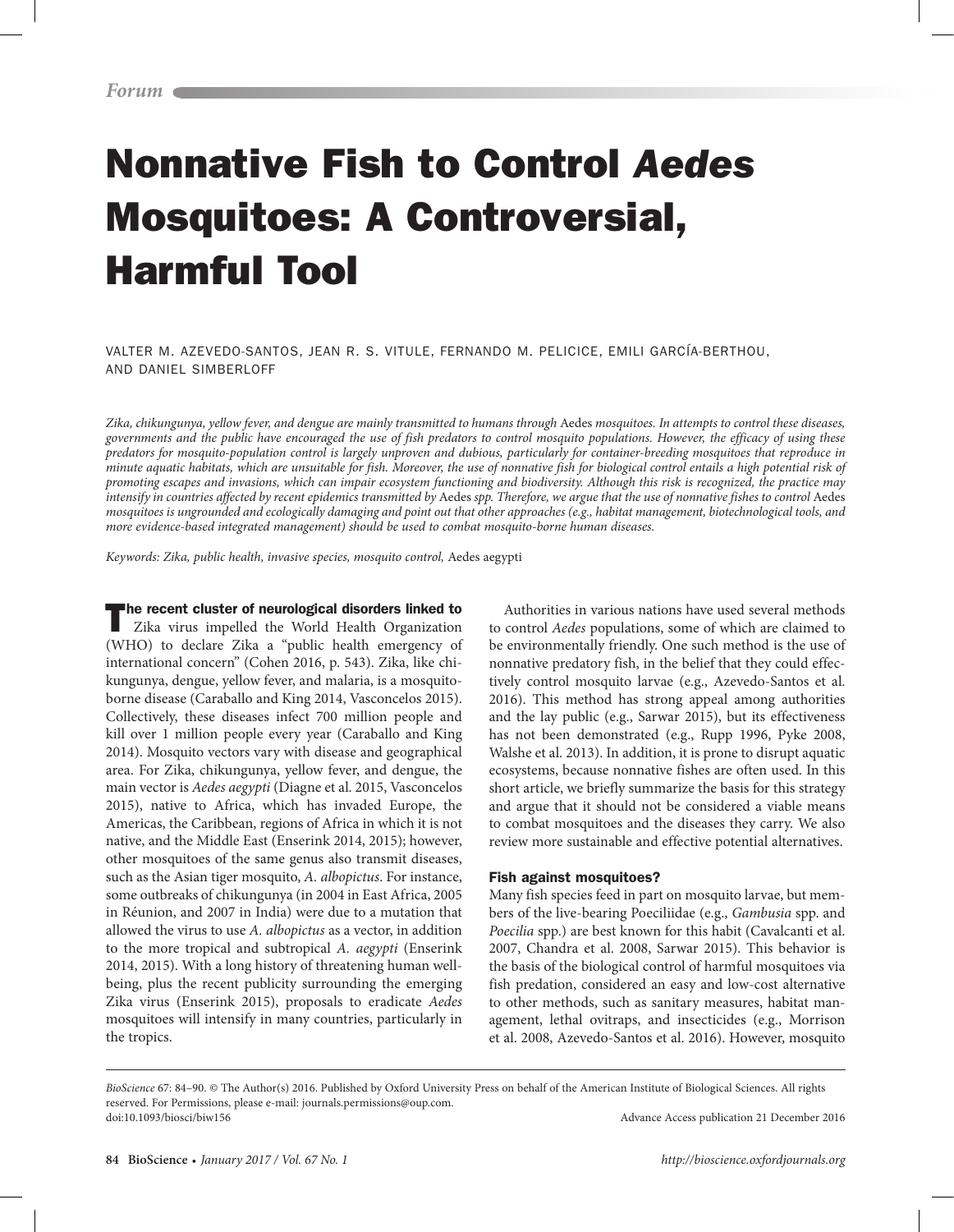

*Figure 1. Nonnative poeciliids often used in biological control programes.*

control using nonnative larvivorous fish has a long, controversial history worldwide.

In developing countries such as Brazil, for example, several municipalities have used nonnative fish to fight *A. aegypti*, and the most commonly used species is the guppy, *Poecilia reticulata* (figure 1; Azevedo-Santos et al. 2016). Several other nonnative species have been used for this purpose, including tilapias (e.g., *Oreochromis niloticus*), goldfish (*Carassius auratus*), and Siamese fighting fish (*Beta splendens*). In El Salvador, for example, the Pacific fat sleeper (*Dormitator latifrons*), an Eleotridae from the American Pacific coast, is the most widely used predator (see the supplemental material).

Local and international media have frequently reported the use of fish to fight mosquito vectors, including *Aedes* (see the supplemental material), as well as other genera. Such publicity often spreads the notion that this practice is safe and effective. Although experimental studies usually show that fish can consume large quantities of mosquito larvae (e.g., Cavalcanti et al. 2007, Saleeza et al. 2014),

there is substantial doubt regarding the effectiveness of this technique as a population-control measure (e.g., Rupp 1996, Pyke 2008, Han et al. 2015). A recent comprehensive systematic review regarding malaria concluded that "reliable research is insufficient to show whether introducing larvivorous fish reduces malaria transmission or the density of adult anopheline mosquito populations" (Walshe et al. 2013, p. 2) and that "countries should not invest in fish stocking as a larval control measure in any malaria transmission areas outside the context of carefully controlled field studies or quasi-experimental designs" (Walshe et al. 2013, p. 2). A main cause of failures in biological control lies in the mosquito's life cycle. In contrast to other culicid genera, including *Anopheles*, *Aedes* are container-breeding mosquitoes, with larvae generally developing in tree holes or artificial containers, such as flowerpot bases, tires, bottles, disposable cups, and other anthropogenic objects (see Focks et al. 1981, Pinheiro and Tadei 2002). It is difficult or impractical to release fish into these small environments. Therefore, fish stocking plays a very limited role, because mosquitoes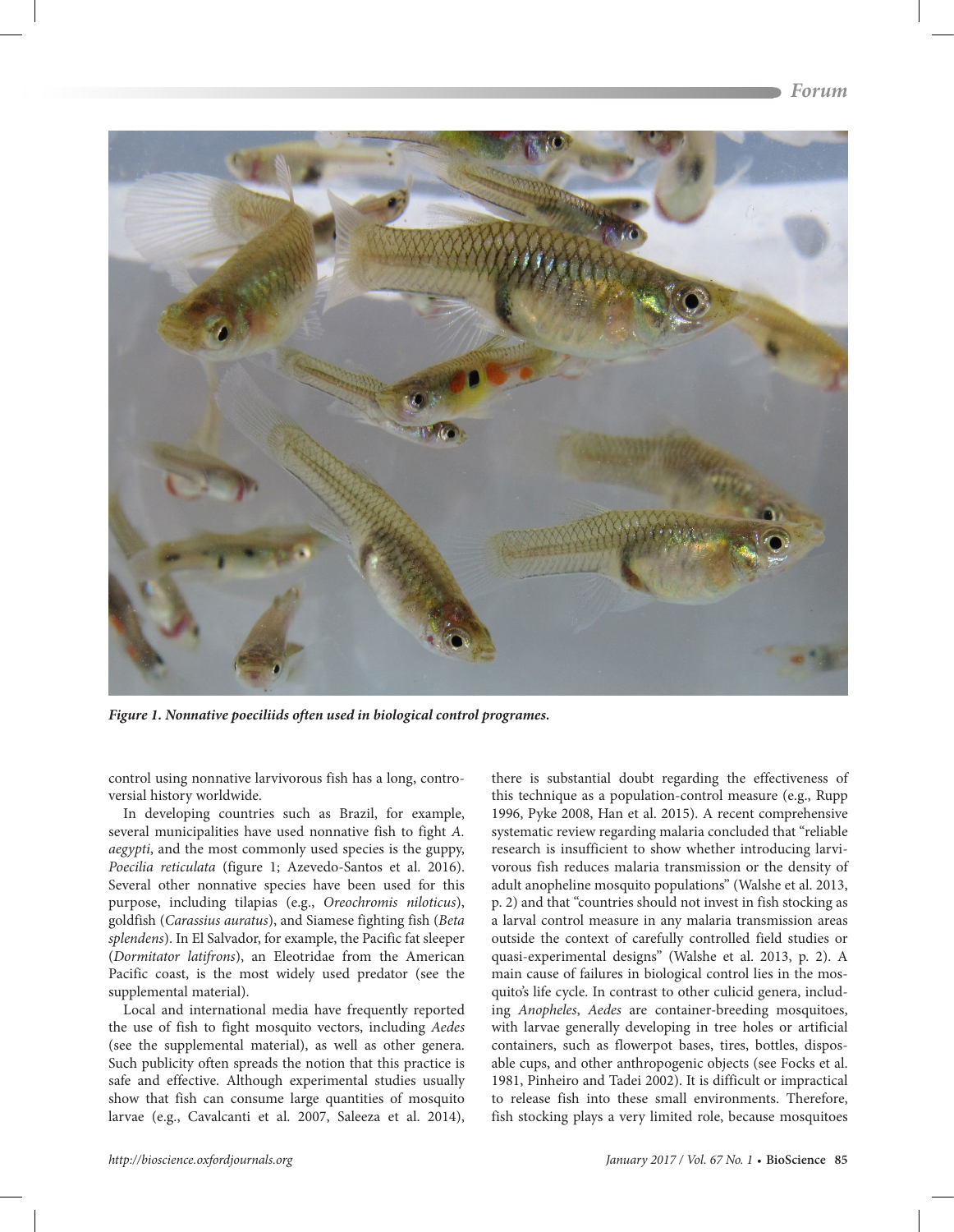| <b>Species</b>                 | Origin (realm)           | Locale of introduction (realm)                                       | <b>References</b>                                                    |
|--------------------------------|--------------------------|----------------------------------------------------------------------|----------------------------------------------------------------------|
| Carassius auratus              | Palearctic               | Palearctic (other regions)                                           | Welcomme (1988)                                                      |
| Gambusia affinis               | Nearctic and Neotropical | Afrotropical, Australian, Neotropical<br>(other regions), Palearctic | Welcomme (1988); Lucinda (2003);<br>WHO (2003); Baker et al. (2004)  |
| Gambusia holbrooki             | Nearctic                 | Australian, Palearctic                                               | Coy (1979);<br>Landeka et al. (2015);<br>Tabibzadeh (1970)           |
| Oryzias latipes                | Palearctic               | Neotropical                                                          | Welcomme (1988)                                                      |
| Phalloceros cf. caudomaculatus | Neotropical              | Afrotropical                                                         | Welcomme (1988); Lucinda (2003)                                      |
| Poecilia latipinna             | Nearctic and Neotropical | Australian, Oriental                                                 | Welcomme (1988); Lucinda (2003)                                      |
| Poecilia mexicana              | Nearctic and Neotropical | Australian                                                           | Welcomme (1988); Lucinda (2003)                                      |
| Poecilia reticulata            | Neotropical              | Afrotropical, Australian, Neotropical<br>(other regions), Oriental   | Welcomme (1988); Lucinda (2003);<br>WHO (2003); Deacon et al. (2011) |
| Poecilia vivipara              | Neotropical              | Neotropical (other regions)                                          | Lucinda (2003); Langeani et al. (2007)                               |

*Table 1. Examples of fish species introduced for biological control of mosquitoes.*

will tend to reproduce to some extent in microhabitats that are unavailable or inhospitable to predatory fish. Moreover, adult female mosquitoes are quite discriminating in selecting oviposition sites, and experiments have shown that females use chemical cues to avoid waters containing fish or other predators (e.g., Angelon and Petranka 2002, Pamplona et al. 2009). Therefore, releasing fish in selected sites cannot adequately cover the reproductive spatial range used by mosquitoes and may even stimulate females to select other habitats for oviposition, including cryptic ones, with no real effects on their abundance.

Another important factor is that positive results from laboratory predation trials (e.g., Cavalcanti et al. 2007, Saleeza et al. 2014), as well as evidence that fish are eating mosquito larvae in the field (e.g., Martinez-Ibarra et al. 2002), cannot be taken as strong evidence that larvivorous fish can control wild populations of mosquitoes and, even less, control or eradicate diseases (Han et al. 2015). Mosquitofishes (*Gambusia* spp.) are generalist predators that will switch diets depending on resource availability, often preferring cladocerans or other prey (García-Berthou 1999), and can therefore sometimes even benefit mosquitoes by reducing competition or predation from other invertebrates (Blaustein and Karban 1990). Even if introduced fish reduce mosquito abundance, this does not necessarily translate into changes in the incidence of human diseases (Han et al. 2015).

## A pathway for nonnative species

Owing to mosquito-control programs, several fish species from North and Central America (table 1) are currently found in natural and seminatural environments in locations beyond their geographical origin (Welcomme 1988, WHO 2003). Two closely related species, *Gambusia affinis* and *G. holbrooki*, widely known as mosquitofish, have collectively been introduced into more than 40 countries (Welcomme 1988, García-Berthou et al. 2005). Similarly, *P. reticulata*, originally from the northern drainages of South America (Lucinda 2003), was introduced into about 30 countries in the Americas, Africa, Asia, and Australia (Deacon et al. 2011); some introductions of *P. reticulata* occurred over a century ago (Lindholm et al. 2005).

The introduction pathways are diverse. They can be intentional and direct, such as when official programs release the fish directly into natural environments such as ponds and streams (figure 2). Introductions can also occur when private citizens, misguided by publicity about control programs, receive nonnative species and release them into natural environments. In addition, people often release fish into the environment when they are no longer wanted (e.g., as aquarium ornamentals) or necessary (Azevedo-Santos et al. 2015). Accidental introductions can also occur, especially when fish escape from confined environments (e.g., during transportation or cleaning; Britton and Orsi 2012, Ortega et al. 2015). In tropical countries, the rainy season can also contribute to these accidental escapes, even if fish are initially introduced to isolated containers, wells, or ponds. The point is that the manipulation of nonnative organisms, even in confined circumstances, significantly increases the chances of new introductions.

In this manner, many fish used for the biological control of mosquito vectors have become established introduced species, which makes biomanipulation an important and recognized pathway of nonnative species introduction (Welcomme 1988, Langeani et al. 2007). It is worth noting that introductions will likely intensify in some countries affected by recent epidemics caused by *Aedes* species.

# Environmental impacts

Fish introductions cause concern because nonnative species have produced important environmental, economic, and social disturbances in different ecosystems worldwide (Mack et al. 2000, Pimentel et al. 2000, Rahel 2007, Vitule et al. 2009). Many studies have reported that nonnative species have multiple effects on native biota and ecosystem functioning (e.g., Cucherousset and Olden 2011, Simberloff et al. 2013), including predation, competition, bioturbation, and spread of pathogens. In addition, risk and uncertainty are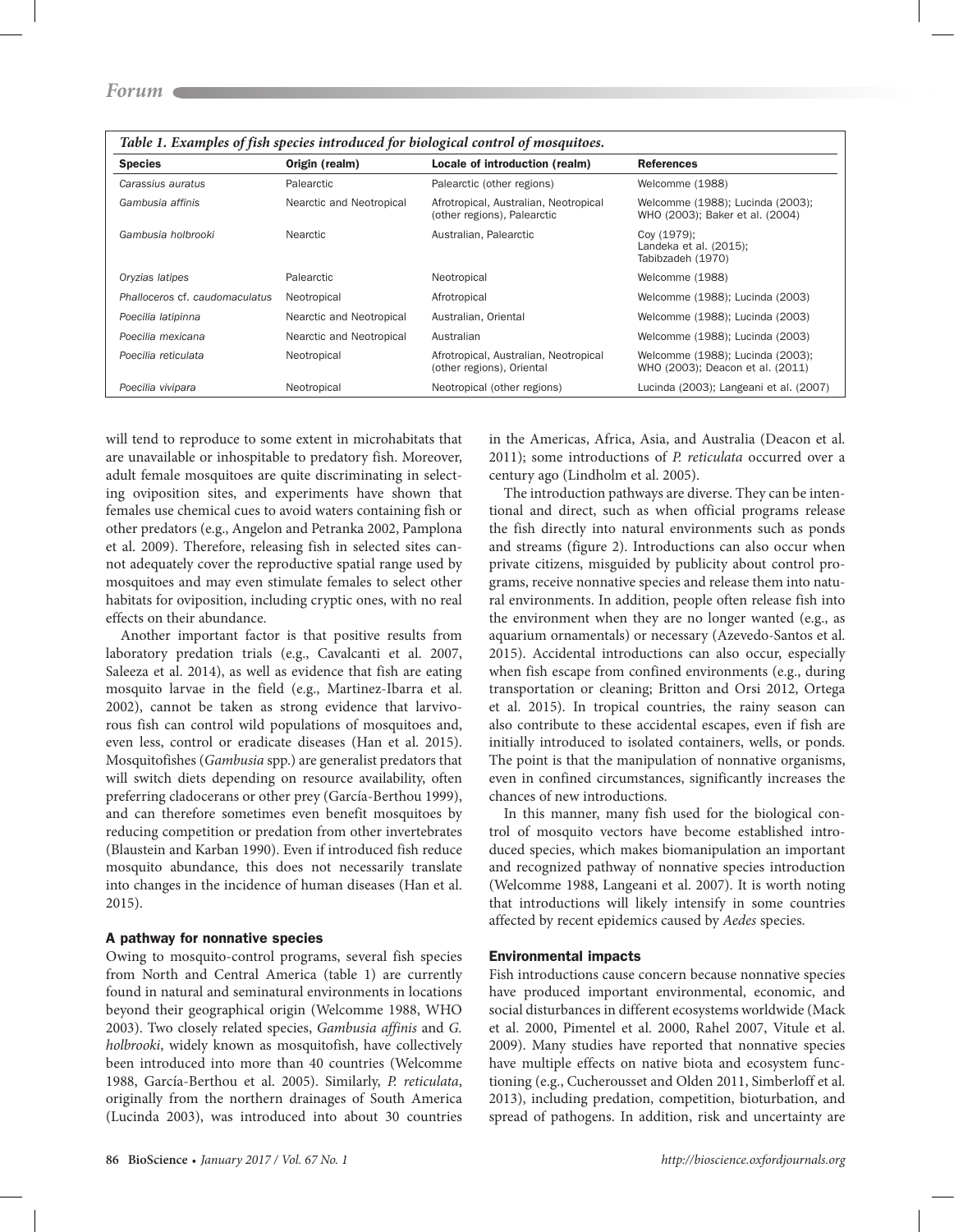

*Figure 2. Fish introduction pathways associated with mosquito control. Arrows indicate the sequence between arrival and introduction.*

always associated with new introductions, so it is difficult to provide safe predictions about negative impacts and invasion. *Invasional meltdown*, which occurs when newly arrived nonnative species facilitate the spread and impact of other nonnative species (Simberloff and Holle 1999**,** Simberloff 2006), is also a real possibility, mainly because most river systems in the world are already invaded by multiple nonnative organisms (e.g., Casal 2006, Leprieur et al. 2008).

Introduced Poeciliidae, for example, have caused ecological impacts in several locations. Fish of the genus *Gambusia* affect plankton communities (e.g., Margaritora et al. 2001), other fishes (e.g., Arthington 1989), and amphibians (e.g., Goodsell and Kats 1999). In this context, a review compiled the numerous negative effects of *Gambusia affinis* and *G. holbrooki* (Pyke 2008), species with strong potential to become harmful invaders. They are aggressive fishes that attack other species or compete directly for resources. Moreover, they also cause disturbances to ecosystems, decreasing transparency and water quality through trophic cascades or other mechanisms (Pyke 2008). Fish from other genera, such as *Poecilia* spp., have also disrupted the environments they invade (Arthington 1989, Lucinda 2003). In addition, Poeciliidae often dominate fish assemblages in altered environments (Cunico et al. 2011), which in some cases can cause an additional disturbance to the resident biota.

In addition, species usually used in biological-control programs (table 1) are not selective feeders: *Gambusia*, for example, consume many different prey species, at high rates, when released into natural ecosystems (Rehage et al. 2005). This means that nonnative fishes might consume other resources (e.g., native invertebrates or algae) in addition to targeting *Aedes* larvae, decreasing management effectiveness and inducing changes to food webs and the structure

of natural communities (Gkenas et al. 2012). Finally, aquatic invaders are particularly difficult to eradicate or manage (Francis and Pyšek 2012), so a biological-control introduction of a fish species for mosquito control will be unlikely to be redressed if it should turn out to be problematic.

#### Alternatives exist

Several alternatives exist for controlling mosquito vectors. Educational campaigns to eliminate favorable environments for reproduction (i.e., stagnant water) are extremely important in reducing populations of *Aedes* mosquitoes*.*  For instance, a randomized trial in Mexico showed that an educational campaign was more effective than chemical spraying in reducing breeding places of *A. aegypti* (Espinoza-Gómez et al. 2002). In fact, education should be considered the primary paradigm for controlling established vector-mosquito populations and preventing or limiting the spread of new introductions (Azevedo-Santos et al. 2015). Local, state, and federal authorities should also consider strict sanitary protocols and penalize people who create conditions for mosquito reproduction. Moreover, health officials should be authorized to inspect sites and fine offenders. The use of insecticides is another alternative that has been employed in many cities (Luna et al. 2004), but its nontarget effects can be substantial (Relyea 2005) and are not fully known, and insecticide use can lead to the evolution of resistant mosquito lineages (Hemingway and Ranson 2000) or reduce the effectiveness of education campaigns (Espinoza-Gómez et al. 2002).

Some novel approaches to mosquito control have received greatly increased attention in the wake of the spread of Zika virus in South America. O'Neill and colleagues (O'Neill 2015) have infected *A. aegypti* with a bacterium in the genus *Wolbachia* originally isolated in fruit flies. The microbe is inherited through both male and female mosquitoes. All eggs of an infected mosquito carry the bacterium, and when an uninfected female mates with an infected male, the resultant eggs do not hatch. Furthermore, infected females block the transmission of dengue, Zika, chikungunya, and yellow fever. Infected mosquitoes have now been released in Australia, Colombia, Vietnam, Brazil, and Indonesia. Oxitec, a commercial firm, has taken a different tack (Harris et al. 2012), inserting a gene that normally causes *A. aegypti* to die before maturity but whose action is suppressed by tetracycline. Mosquitoes are reared on a diet containing tetracycline, and when released into the environment, males mate with wild-type females, all of whose offspring then carry the gene. In the absence of tetracycline in the environment, they die. This is a version of the traditional sterile-insect technique but with the sterile insects produced by genetic engineering combined with tetracycline rather than by radiation. The method was field-tested on Grand Cayman Island and is now being used in Brazil in response to the Zika epidemic. Finally, several authors have suggested that genome-editing using RNA-guided gene drives, particularly those based on CRISPR-Cas9 nucleases, could be used to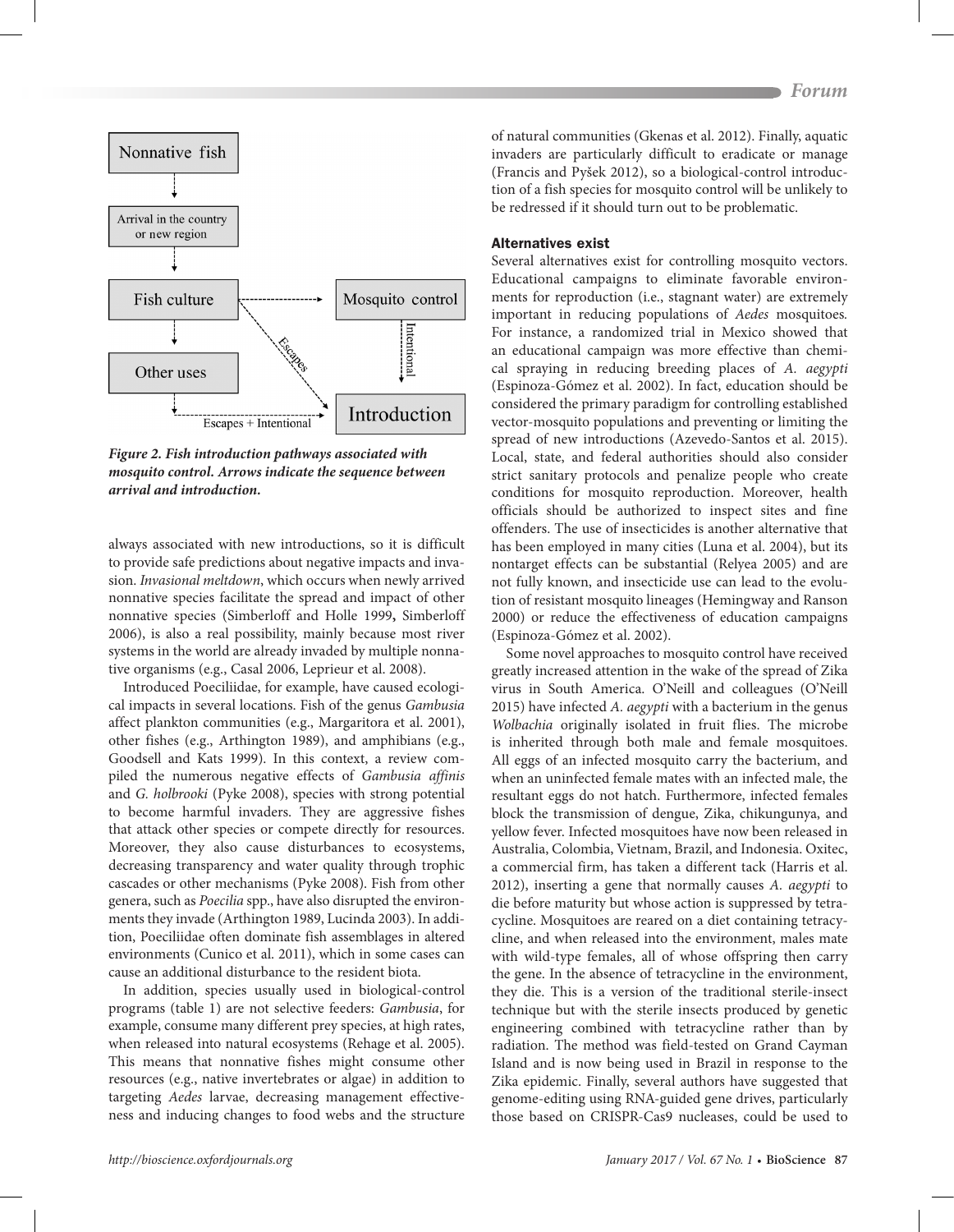suppress mosquito populations or to hinder their ability to transmit a pathogen (Esvelt et al. 2014). For instance, a transgene that inhibits the reproduction or transmission of the pathogen could be attached to the gene drive as "cargo." For all of these approaches, the key to effectiveness will be how quickly the modified version of the mosquito spreads through the population relative to the speed at which natural selection produces genotypes that prevent the spread (for instance, female *A. aegypti* able to distinguish *Wolbachia*bearing males or males of the Oxitec mosquito).

These proposals to use new techniques for mosquito control have elicited great concern about possible unintended consequences, exacerbated by the fact that mosquitoes do not respect national borders (Angulo and Gilna 2008). The release of the Oxitec mosquito on Grand Cayman Island in particular elicited major objections (Enserink 2010) because it was not subjected to review by the public or any international body. The release of *Wolbachia*-infected *A. aegypti* has raised concerns with the fact that *Wolbachia* may be transmitted horizontally between species, as well as the fact that released mosquitoes are not bound by borders (Loreto and Wallau 2016). Although it is not zero, the risk of horizontal transmission seems low (Dobson et al. 2016, O'Neill 2016). Similarly, Araki and colleagues (2014) and the US National Research Council (2016) called for caution and thorough risk assessment of plans to use gene drives to edit the genomes of organisms to be released to the environment. However, the rapid spread of Zika virus and the confirmation of its impact on birth defects (Cohen 2016) have overtaken efforts to effect an international agreement on protocols for any of these technologies, as witnessed by the recent releases of modified mosquitoes in Australia and Brazil.

## **Conclusions**

The use of fish to control mosquito–disease vectors raises relevant questions concerning management success and unintended consequences that must be emphasized as concern about mosquito-borne diseases rapidly increases. Scientific evidence does not support the efficacy of the method, which has been a significant source of nonnative fish invasions, posing a substantial threat to aquatic ecosystems. For these reasons, we recommend that decisionmakers avoid this technique and consider alternatives. In regions where this practice has already been carried out, further use should be discouraged because increased propagule pressure can increase impacts and lead to new establishments and invasions (Lockwood et al. 2005, Vitule et al. 2009). It is crucial that newspapers and social media avoid touting the use of fish as a means to control mosquitoes, at least without discussing the possible harmful consequences and alternative strategies.

In an age in which human populations face new epidemics involving mosquito-borne viruses, misguided human actions can increase introductions of new species and increase impacts—all while the health issue remains unresolved. The risks and uncertainty behind this strategy are too high, and they must be considered when decisions are made, especially in warm tropical regions.

## Acknowledgments

VMAS was supported by Coordenação de Aperfeiçoamento de Pessoal de Nível Superior (CAPES); FMP and JRSV were supported by Conselho Nacional de Desenvolvimento Científico e Tecnológico (CNPq); and EGB was supported by the Spanish Ministry of Economy and Competitiveness (project nos. CGL2013-43822-R and CGL2015-69311-REDT), the Government of Catalonia (reference no. 2014 SGR 484), and the European Union (COST Action no. TD1209).

#### Supplemental material

Supplementary data are available at *[BIOSCI](https://academic.oup.com/bioscience)* online.

#### References cited

- Angelon KA, Petranka JW. 2002. Chemicals of predatory mosquitofish (*Gambusia affinis*) influence selection of oviposition site by *Culex* mosquitoes. Journal of Chemical Ecology 28: 797–806.
- Angulo E, Gilna BG. 2008. International law should govern release of GM mosquitoes. Nature 454: 158.
- Araki M, Nojima K, Ishii T. 2014. Caution required for handling genome editing technology. Trends in Biotechnology 32: 234–237.
- Arthington AH. 1989. Diet of *Gambusia affinis holbrooki*, *Xiphophorus helleri*, *X. maculatus* and *Poecilia reticulata* (Pisces: Poeciliidae) in streams of southeastern Queensland, Australia. Asian Fisheries Science 2: 193–212.
- Azevedo-Santos VM, Pelicice FM, Lima-Junior DP, Magalhães ALB, Orsi ML, Vitule JRS, Agostinho AA. 2015. How to avoid fish introductions in Brazil: Education and information as alternatives. Natureza y Conservação 13: 123–132.
- Azevedo-Santos VM, Vitule JRS, García-Berthou E, Pelicice FM, Simberloff D. 2016. Misguided strategy for mosquito control. Science 351: 675.
- Baker C, Rowe D, Smith J. 2004. *Gambusia*: A biodiversity threat? Water and Atmosphere 12: 24–25.
- Blaustein L, Karban R. 1990. Indirect effects of the mosquitofish *Gambusia affinis* on the mosquito *Culex tarsalis.* Limnology and Oceanography 35: 767–771.
- Britton JR, Orsi ML. 2012. Non-native fish in aquaculture and sport fishing in Brazil: Economic benefits versus risks to fish diversity in the upper River Paraná Basin. Reviews in Fish Biology and Fisheries 22: 555–565.
- Caraballo H, King K. 2014. Emergency department management of mosquito-borne illness: Malaria, dengue, and West Nile virus. Emergency Medicine Practice 16: 1–23.
- Casal CMV. 2006. Global documentation of fish introductions: The growing crisis and recommendations for action. Biological Invasions 8: 3–11.
- Cavalcanti LPG, Pontes RJS, Regazzi ACF, Júnior FJP, Frutuoso RL, Sousa EP, Filho FFD, Lima JWO. 2007. Efficacy of fish as predators of *Aedes aegypti* larvae, under laboratory conditions. Revista de Saúde Pública 41: 1–6.
- Chandra G, Bhattacharjee I, Chatterjee SN, Ghosh A. 2008. Mosquito control by larvivorous fish. Indian Journal of Medical Research 127: 13–27.
- Cohen J. 2016. The race for a Zika vaccine is on. Science 351: 543–544.
- Coy NJ. 1979. Freshwater Fishing in South-West Australia. Jabiru.
- Cucherousset J, Olden, J. D. 2011. Ecological impacts of non-native freshwater fishes. Fisheries 36: 215–230.
- Cunico AM, Allan JD, Agostinho AA. 2011. Functional convergence of fish assemblages in urban streams of Brazil and the United States. Ecological Indicators 11: 1354–1359.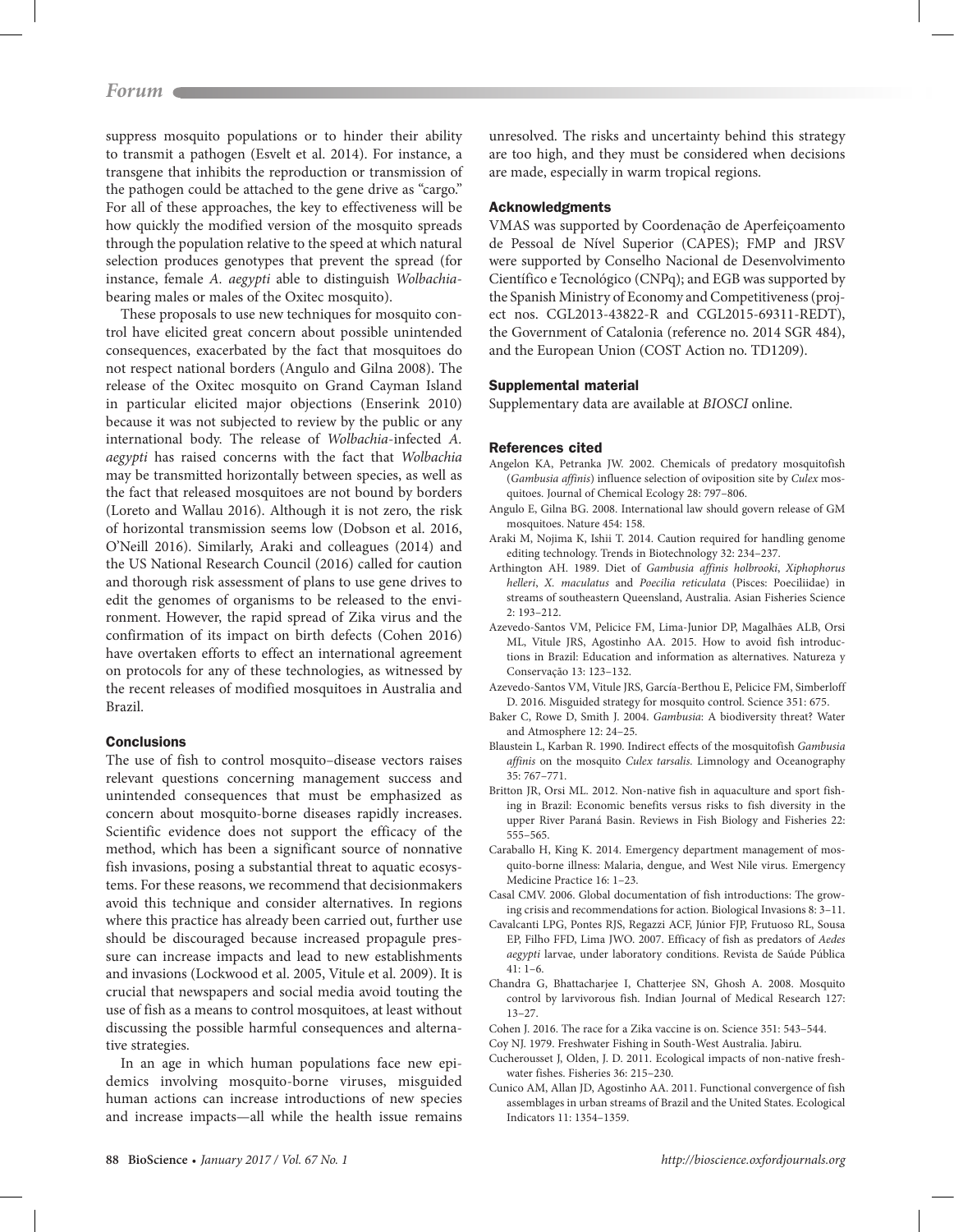- Deacon AE, Ramnarine IW, Magurran AE. 2011. How reproductive ecology contributes to the spread of a globally invasive fish. PLOS ONE 6 (art. e24416).
- Diagne CT, et al. 2015. Potential of selected Senegalese *Aedes* spp. mosquitoes (Diptera: Culicidae) to transmit Zika virus. BMC Infectious Diseases 15 (art. 492). doi:10.1186/s12879-015-1231-2
- Dobson SL, Bordenstein SR, Rose SI. 2016. *Wolbachia* mosquito control: Regulated. Science 352: 526–527.
- Enserink M. 2010. GM mosquito trial alarms opponents, strains ties in Gates-funded project. Science 330: 1030–1031.
- ———. 2014. Crippling virus set to conquer Western Hemisphere. Science 344: 678–679.
- ———. 2015. An obscure mosquito-borne disease goes global. Science 350: 1012–1013.
- Espinoza-Gómez F, Hernández-Suárez CM, Coll-Cárdenas R. 2002. Educational campaign versus malathion spraying for the control of *Aedes aegypti* in Colima, Mexico. Journal of Epidemiology and Community Health 56: 148–52.
- Esvelt KM, Smidler AL, Catteruccia F, Church GM. 2014. Concerning RNA-guided gene drives for the alteration of wild populations. eLife 2014 (art. 3e03401). doi:10.7554/elife.03401
- Focks DA, Sackett SR, Bailey DL, Dame DA.1981. Observations on container-breeding mosquitoes in New Orleans, Louisiana, with an estimate of the population density of *Aedes aegypti* (L.). American Journal of Tropical Medicine and Hygiene 30: 1329–1335.
- Francis RA, Pyšek P. 2012. Management of freshwater invasive alien species. Pages 435–446 in Francis RA, ed. A Handbook of Global Freshwater Invasive Species. Earthscan.
- García-Berthou E. 1999. Food of introduced mosquitofish: Ontogenetic diet shift and prey selection. Journal of Fish Biology 55: 135–147.
- García-Berthou E, Alcaraz C, Pou-Rovira Q, Zamora L, Coenders G, Feo C. 2005. Introduction pathways and establishment rates of invasive aquatic species in Europe. Canadian Journal of Fisheries and Aquatic Sciences 62: 453–463.
- Gkenas C, Oikonomou A, Economou A, Kiosse F, Leonardos I. 2012. Life history pattern and feeding habits of the invasive mosquitofish, *Gambusia holbrooki*, in Lake Pamvotis (NW Greece). Journal of Biological Research–Thessaloniki 17: 121–136.
- Goodsell JA, Kats LB. 1999. Effect of introduced mosquitofish on Pacific tree frogs and the role of alternative prey. Conservation Biology 13: 921–924. doi:10.1046/j.1523-1739.1999.98237.x
- Han WW, Lazaro A, McCall PJ, George L, Runge-Ranzinger S, Toledo J, Velayudhan R, Horstick O. 2015. Efficacy and community effectiveness of larvivorous fish for dengue vector control. Tropical Medicine and International Health 20: 1239–1256.
- Harris AF, et al. 2012. Successful suppression of a field mosquito population by sustained release of engineered male mosquitoes. Nature Biotechnology 30: 828–830.
- Hemingway J, Ranson H. 2000. Insecticide resistance in insect vectors of human disease. Annual Review of Entomology 45: 371–391.
- Landeka N, Podnar M, Jelić D. 2015. New data on the taxonomic status and distribution of *Gambusia* sp. in Croatia and Bosnia and Herzegovina. Periodicum Biologorum 117: 415–424.
- Langeani F, Castro RMC, Oyakawa OT, Shibatta OA, Pavanelli CS, Casatti L. 2007. Diversidade da ictiofauna do alto rio Paraná: Composição atual e perspectivas futuras. Biota Neotropica 7: 181–197.
- Leprieur F, Beauchard O, Blanchet S, Oberdorff T, Brosse S. 2008. Fish invasions in the World's river systems: When natural processes are blurred by human activities. PLOS Biology 6 (art. e28).
- Lindholm AK, Breden F, Alexander HJ, Chan W-K, Thakurta SG, Brooks R. 2005. Invasion success and genetic diversity of introduced populations of guppies *Poecilia reticulata* in Australia. Molecular Ecology 14: 3671–3682.
- Lockwood JL, Cassey P, Blackburn T. 2005. The role of propagule pressure in explaining species invasions. Trends in Ecology and Evolution 20: 223–228.
- Loreto ELS, Wallau GL. 2016. Risks of *Wolbachia* mosquito control. Science 351: 1273.
- Lucinda PHF. 2003. Family Poeciliidae. Pages 555–581 in Reis RE, Kullander SO, Ferraris C Jr., eds. Check List of the Freshwater Fishes of South and Centarl America. EDIPUCRS.
- Luna JED, Martins MF, Anjos AF, Kuwabara EF, Navarro-Silva MA. 2004. Susceptibility of *Aedes aegypti* to temephos and cypermethrin insecticides, Brazil. Revista de Saúde Pública 38: 1–2.
- Mack RN, Simberloff D, Lonsdale WM, Evans H, Clout M, Bazzaz FA. 2000. Biotic invasions: Causes, epidemiology, global consequences, and control. Ecological Applications 10: 689–710.
- Margaritora FG, Ferrara O, Vagaggini D. 2001. Predatory impact of the mosquitofish (*Gambusia holbrooki* Girard) on zooplanktonic populations in a pond at Tenuta di Castelporziano (Rome, Central Italy). Journal of Limnology 60: 189–193.
- Martínez-Ibarra JA, Guillén YG, Arredondo-Jiménez JI, Rodríguez-López MH. 2002. Indigenous fish species for the control of *Aedes aegypti* in water storage tanks in Southern México. BioControl 47: 481–486.
- Morrison AC, Zielinski-Gutierrez E, Scott TW, Rosenberg R (2008) Defining challenges and proposing solutions for control of the virus vector *Aedes aegypti*. PLOS Med 5 (art. e68). doi:10.1371/journal. pmed.0050068
- O'Neill, S. 2015. The dengue stopper. Scientific American 312: 72–77.
- ———. 2016. *Wolbachia* mosquito control: Tested. Science 352: 526.
- Ortega JCG, Júlio Jr HF, Gomes LC, Agostinho AA. 2015. Fish farming as the main driver of fish introductions in Neotropical reservoirs. Hydrobiologia 746: 147–158.
- Pamplona LGC, Alencar CH, Lima JWO, Heukelbach J. 2009. Reduced oviposition of *Aedes aegypti* gravid females in domestic containers with predatory fish. Tropical Medicine and International Health 14: 1347–1350.
- Pimentel D, Lach L, Zuniga R, Morrison D. 2000. Environmental and economic costs associated with nonindigenous species in the United States. BioScience 50: 53–65.
- Pinheiro VCS, Tadei PW. 2002. Frequency, diversity, and productivity study on the *Aedes aegypti* most preferred containers in the city of Manaus, Amazonas, Brazil. Revista do Instituto de Medicina Tropical de São Paulo 44: 245–250.
- Pyke GH. 2008. Plague minnow or mosquito fish? A review of the biology and impacts of introduced *Gambusia* species. Annual Review of Ecology, Evolution, and Systematics 39: 171–191.
- Rahel FJ. 2007. Biogeographic barriers, connectivity and homogenization of freshwater faunas: It's a small world after all. Freshwater Biology 52: 696–710.
- Rehage JS, Barnett BK, Sih A. 2005. Foraging behaviour and invasiveness: Do invasive *Gambusia* exhibit higher feeding rates and broader diets than their noninvasive relatives? Ecology of Freshwater Fish 14: 352–360.
- Relyea RA. 2005. The impact of insecticides and herbicides on the biodiversity and productivity of aquatic communities. Ecological Applications 15: 618–627.
- Rupp HR. 1996. Adverse assessments of *Gambusia affinis*: An alternative view for mosquito control practitioners. Journal of the American Mosquito Control Association 12: 155–166.
- Saleeza SNR, Norma-Rashid Y, Sofian-Azirun M. 2014. Guppies as predators of common mosquito larvae in Malaysia. Southeast Asian Journal of Tropical Medicine and Public Health 45: 299–308.
- Sarwar M. 2015. Control of dengue carrier *Aedes* mosquitoes (Diptera: Culicidae) larvae by larvivorous fishes and putting it into practice within water bodies. International Journal of Preventive Medicine Research 1: 232–237.
- Simberloff D. 2006. Invasional meltdown 6 years later: Important phenomenon, unfortunate metaphor, or both? Ecology Letters 9: 912–919.
- Simberloff D, Von Holle B. 1999. Positive interactions of nonindigenous species: Invasional meltdown? Biological Invasions 1: 21–32.
- Simberloff D, et al. 2013. Impacts of biological invasions: What's what and the way forward. Trends in Ecology and Evolution 28: 58–66.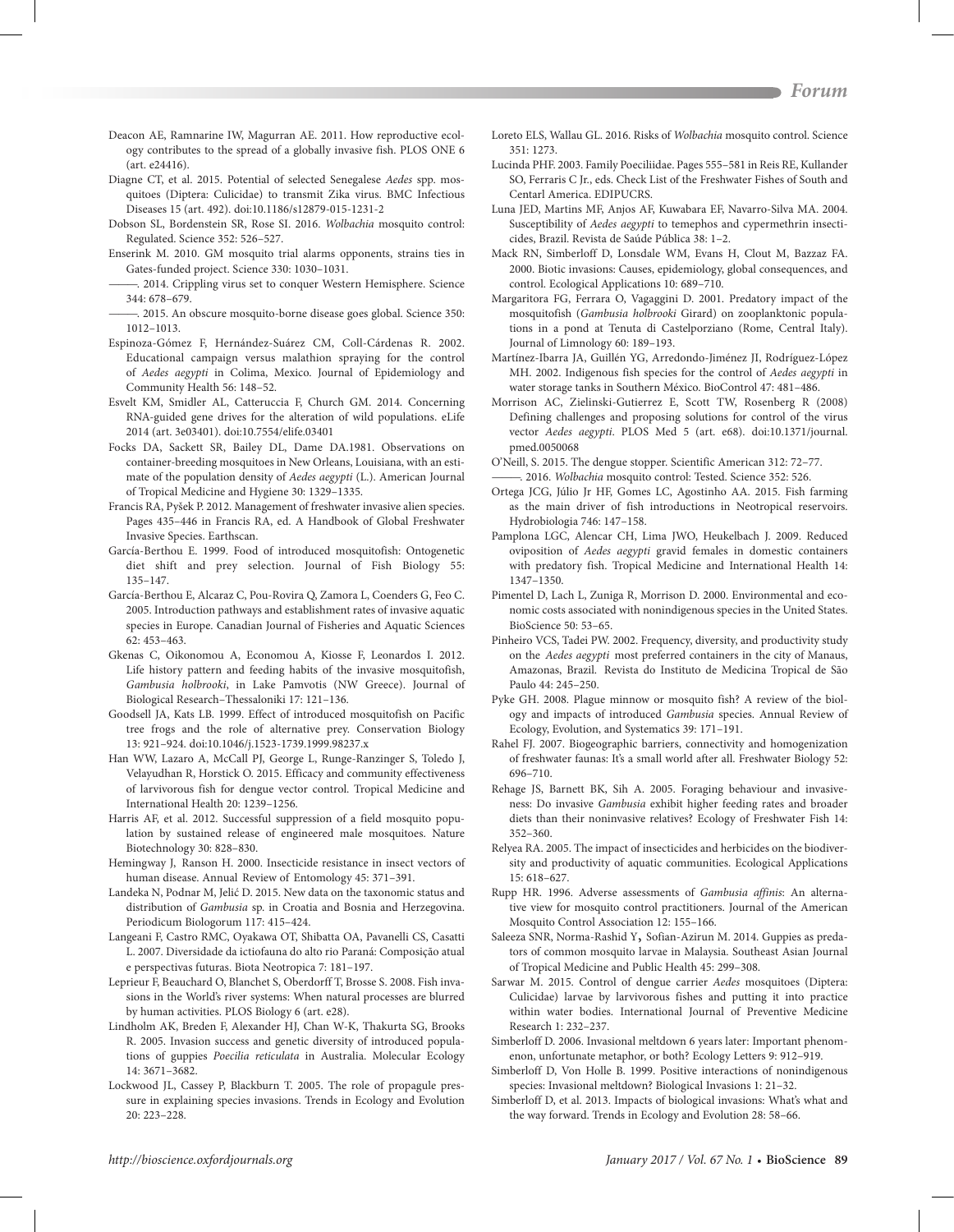# *Forum*

- Tabibzadeh I, Behbehani G, Nakhai R. 1970. Use of gambusia fish in the malaria eradication programme of Iran. Bulletin World Health Organization 43: 623–626.
- US National Research Council. 2016. Gene Drives on the Horizon: Advancing Science, Navigating Uncertainty, and Aligning Research with Public Values. National Academies Press.
- Vasconcelos PFC. 2015. Doença pelo *vírus Zika*: Um novo problema emergente nas Américas? Revista Pan-Amazônica de Saúde 6: 9–10.
- Vitule JRS, Freire CA, Simberloff D. 2009. Introduction of non-native freshwater fish can certainly be bad. Fish and Fisheries 10: 98–108.
- Walshe DP, Garner P, Abdel-Hameed Adeel AA, Pyke GH, Burkot T. 2013. Larvivorous fish for preventing malaria transmission. Cochrane Database of Systematic Reviews 12 (art. CD008090).
- Welcomme RL. 1988. International Introductions of Inland Aquatic Species. FAO Fisheries. Technical Paper no. 294.

[WHO] World Health Organization. 2003. Use of Fish for Mosquito Control. WHO Regional Office for the Eastern Mediterranean.

*Valter M. Azevedo-Santos (valter.ecologia@gmail.com) is affiliated with the Laboratório de Ictiologia in the Departamento de Zoologia at the Universidade Estadual Paulista "Júlio de Mesquita Filho," in Botucatu, Brazil. Jean R. S. Vitule is with the Laboratório de Ecologia e Conservação (LEC) in the Departamento de Engenharia Ambiental, Setor de Tecnologia, at the Universidade Federal do Paraná, in Curitiba, Brazil. Fernando M. Pelicice is affiliated with the Núcleo de Estudos Ambientais at the Universidade Federal de Tocantins, in Porto Nacional, Brazil. Emili García-Berthou is with GRECO of the Institute of Aquatic Ecology at the University of Girona, in Catalonia, Spain. Daniel Simberloff is affiliated with the Department of Ecology and Evolutionary Biology at the University of Tennessee, in Knoxville.*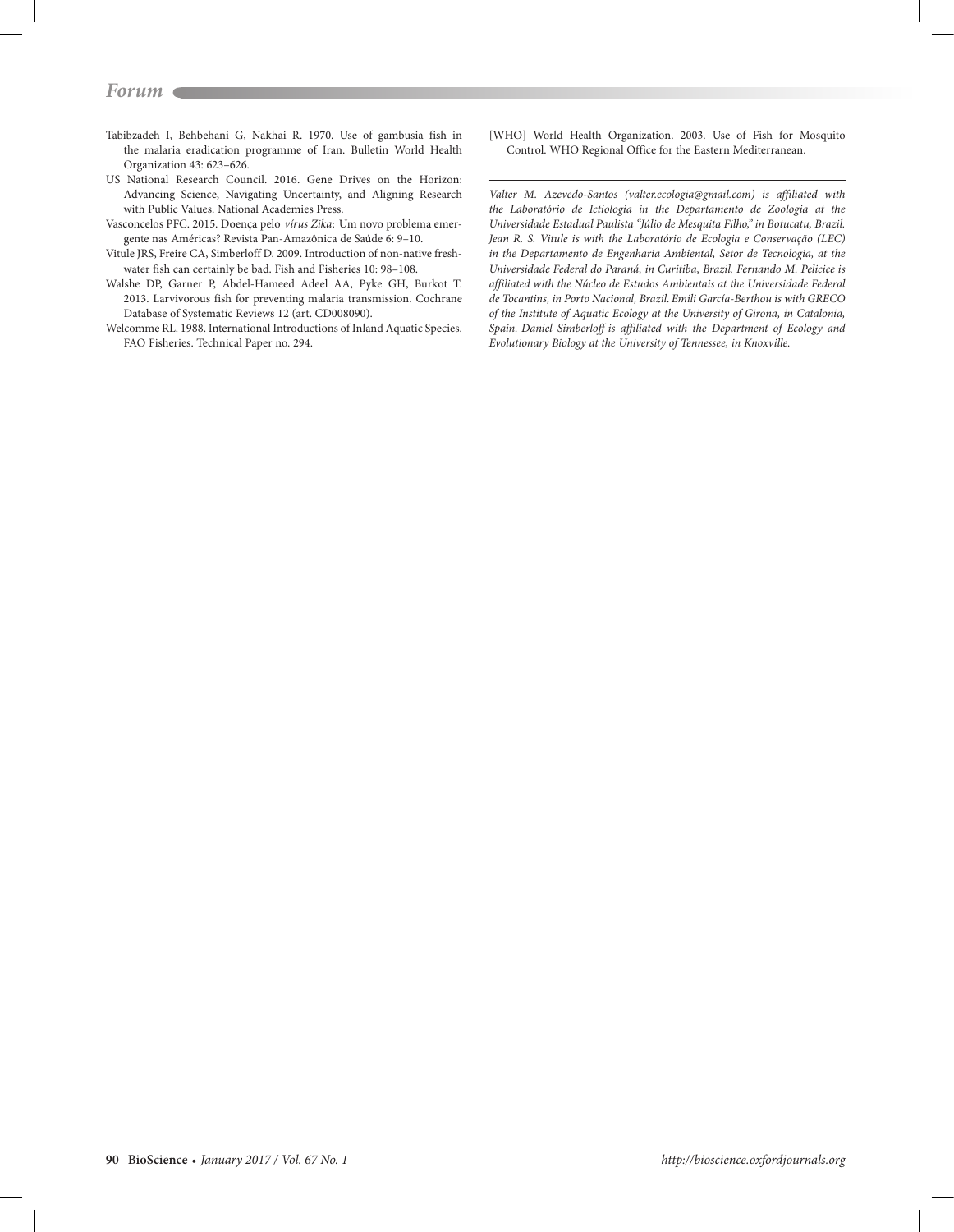**Supplemental material.** Hyperlinks to news clips reporting the use of fish in the fight against *Aedes aegypti*. News provided between the year 2010 and 2016.

(1) [http://agenciabrasil.ebc.com.br/en/geral/noticia/2016-01/fish-help-health](http://agenciabrasil.ebc.com.br/en/geral/noticia/2016-01/fish-help-health-authorities-battle-aedes-aegypti-rio)[authorities-battle-aedes-aegypti-rio](http://agenciabrasil.ebc.com.br/en/geral/noticia/2016-01/fish-help-health-authorities-battle-aedes-aegypti-rio) [English].

(2) [http://www.nytimes.com/2016/02/04/opinion/how-el-salvador-acted-against-the](http://www.nytimes.com/2016/02/04/opinion/how-el-salvador-acted-against-the-zika-virus.html)[zika-virus.html](http://www.nytimes.com/2016/02/04/opinion/how-el-salvador-acted-against-the-zika-virus.html) [English].

(3) <http://www.theguardian.com/world/2013/oct/01/punjab-fish-dengue-mosquito> [English].

(4) [http://www.techtimes.com/articles/130585/20160204/fish-frontlines-el](http://www.techtimes.com/articles/130585/20160204/fish-frontlines-el-salvadors-combat-against-zika-virus.htm)[salvadors-combat-against-zika-virus.htm](http://www.techtimes.com/articles/130585/20160204/fish-frontlines-el-salvadors-combat-against-zika-virus.htm) [English].

(5) <http://www.aol.com/article/2016/02/11/three-ways-to-combat-zika/21311379/> [English].

(6) [http://www.theyucatantimes.com/2016/03/mosquito-eating-fish-fight-zika-virus](http://www.theyucatantimes.com/2016/03/mosquito-eating-fish-fight-zika-virus-in-mexico/)[in-mexico/](http://www.theyucatantimes.com/2016/03/mosquito-eating-fish-fight-zika-virus-in-mexico/) [English].

(7) [http://texashillcountry.com/plano-to-release-mosquitofish-to-combat-spread-of](http://texashillcountry.com/plano-to-release-mosquitofish-to-combat-spread-of-zika-virus/)[zika-virus/](http://texashillcountry.com/plano-to-release-mosquitofish-to-combat-spread-of-zika-virus/) [English].

(8) [http://www.georgianjournal.ge/society/32657-gambusia-fish-released-into](http://www.georgianjournal.ge/society/32657-gambusia-fish-released-into-tbilisi-turtle-lake-to-fight-zika-virus-mosquitoes.html)[tbilisi-turtle-lake-to-fight-zika-virus-mosquitoes.html](http://www.georgianjournal.ge/society/32657-gambusia-fish-released-into-tbilisi-turtle-lake-to-fight-zika-virus-mosquitoes.html) [English].

(9) [http://www.latintimes.com/fish-may-hold-secret-prevent-zika-dengue-and](http://www.latintimes.com/fish-may-hold-secret-prevent-zika-dengue-and-chikungunya-367776)[chikungunya-367776](http://www.latintimes.com/fish-may-hold-secret-prevent-zika-dengue-and-chikungunya-367776) [English].

(10) [http://www.levif.be/actualite/sciences/poissons-crapauds-et-moustiques-pour](http://www.levif.be/actualite/sciences/poissons-crapauds-et-moustiques-pour-exterminer-le-zika/article-normal-465911.html)[exterminer-le-zika/article-normal-465911.html](http://www.levif.be/actualite/sciences/poissons-crapauds-et-moustiques-pour-exterminer-le-zika/article-normal-465911.html) [French].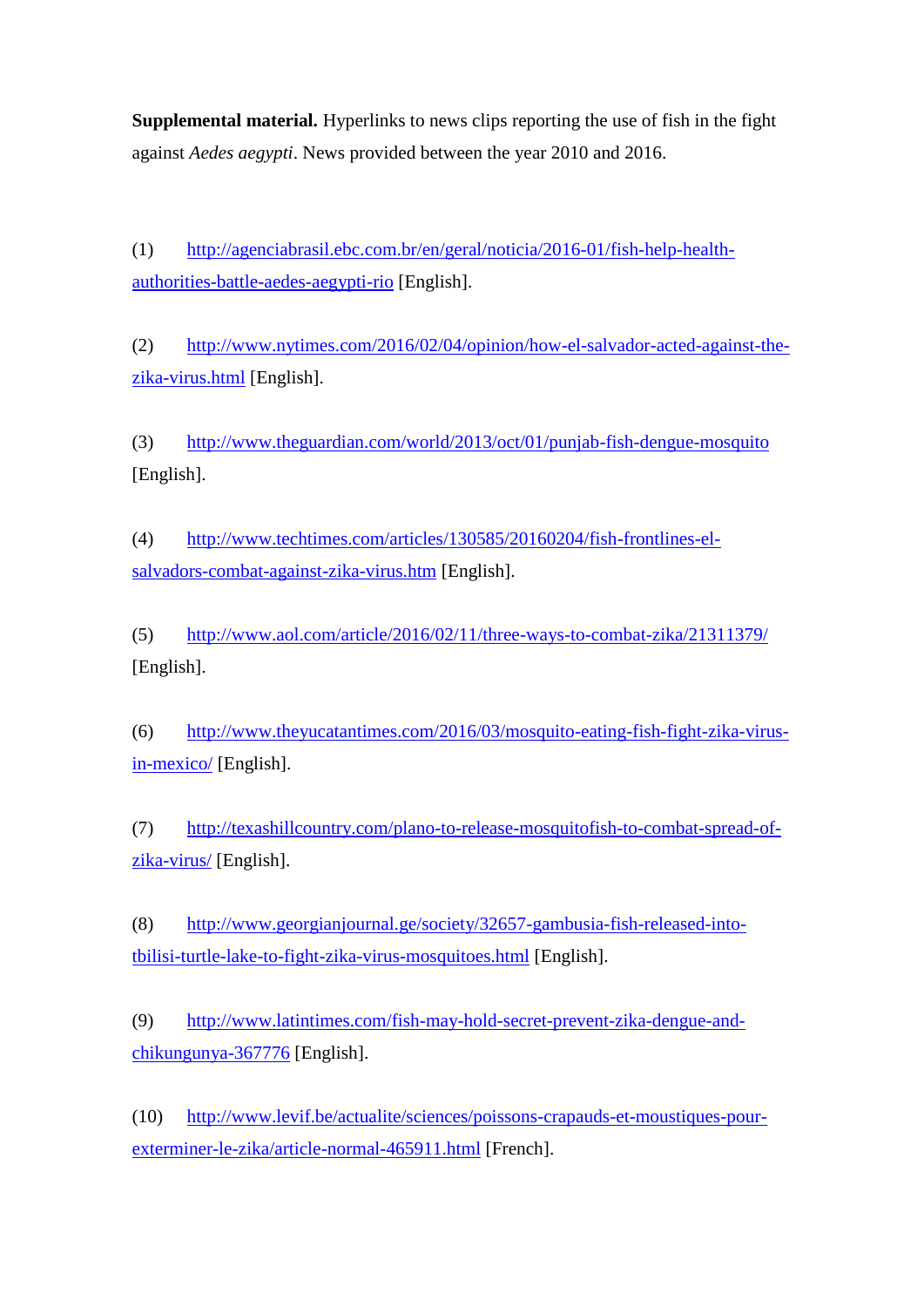(11) [http://la1ere.francetvinfo.fr/martinique/2016/02/23/des-predateurs-de](http://la1ere.francetvinfo.fr/martinique/2016/02/23/des-predateurs-de-moustiques-pour-combattre-le-zika-334625.html)[moustiques-pour-combattre-le-zika-334625.html](http://la1ere.francetvinfo.fr/martinique/2016/02/23/des-predateurs-de-moustiques-pour-combattre-le-zika-334625.html) [French].

(12) [http://www.bbc.com/afrique/nos\\_emissions/2016/02/160209\\_zika\\_salvador](http://www.bbc.com/afrique/nos_emissions/2016/02/160209_zika_salvador) [French].

(13) [http://la1ere.francetvinfo.fr/guadeloupe/saint-martin/zika-distribution-gratuite](http://la1ere.francetvinfo.fr/guadeloupe/saint-martin/zika-distribution-gratuite-de-golomines-mangeuses-de-larves-de-moustiques-356985.html)[de-golomines-mangeuses-de-larves-de-moustiques-356985.html](http://la1ere.francetvinfo.fr/guadeloupe/saint-martin/zika-distribution-gratuite-de-golomines-mangeuses-de-larves-de-moustiques-356985.html) [French].

(14) [http://www.sxminfo.fr/111322/22/06/2016/zika-saint-martin-en-phase](http://www.sxminfo.fr/111322/22/06/2016/zika-saint-martin-en-phase-epidemiologique/)[epidemiologique/](http://www.sxminfo.fr/111322/22/06/2016/zika-saint-martin-en-phase-epidemiologique/) [French].

(15) [http://www1.folha.uol.com.br/cotidiano/ribeiraopreto/2014/05/1458904](http://www1.folha.uol.com.br/cotidiano/ribeiraopreto/2014/05/1458904-uberlandia-mg-usa-peixes-para-combater-epidemia-de-dengue.shtml) [uberlandia-mg-usa-peixes-para-combater-epidemia-de-dengue.shtml](http://www1.folha.uol.com.br/cotidiano/ribeiraopreto/2014/05/1458904-uberlandia-mg-usa-peixes-para-combater-epidemia-de-dengue.shtml) [Portuguese].

(16) [http://www1.folha.uol.com.br/bbc/2015/12/1719178-cidade-pernambucana-usa](http://www1.folha.uol.com.br/bbc/2015/12/1719178-cidade-pernambucana-usa-peixinhos-para-controlar-o-aedes-aegypti.shtml)[peixinhos-para-controlar-o-aedes-aegypti.shtml](http://www1.folha.uol.com.br/bbc/2015/12/1719178-cidade-pernambucana-usa-peixinhos-para-controlar-o-aedes-aegypti.shtml) [Portuguese].

(17) [http://www.bbc.com/portuguese/noticias/2015/12/151214\\_itapetim\\_piabas\\_cc](http://www.bbc.com/portuguese/noticias/2015/12/151214_itapetim_piabas_cc) [Portuguese].

(18) [http://g1.globo.com/pernambuco/noticia/2013/07/em-pe-peixe-que-se-alimenta](http://g1.globo.com/pernambuco/noticia/2013/07/em-pe-peixe-que-se-alimenta-de-larvas-e-usado-no-combate-dengue.html)[de-larvas-e-usado-no-combate-dengue.html](http://g1.globo.com/pernambuco/noticia/2013/07/em-pe-peixe-que-se-alimenta-de-larvas-e-usado-no-combate-dengue.html) [Portuguese].

(19) [http://oglobo.globo.com/sociedade/saude/poecilia-reticulada-sao-usados-no](http://oglobo.globo.com/sociedade/saude/poecilia-reticulada-sao-usados-no-combate-ao-aedes-aegypti-18335438)[combate-ao-aedes-aegypti-18335438](http://oglobo.globo.com/sociedade/saude/poecilia-reticulada-sao-usados-no-combate-ao-aedes-aegypti-18335438) [Portuguese].

(20) [http://g1.globo.com/pe/petrolina-regiao/noticia/2016/02/alevinos-sao-usados](http://g1.globo.com/pe/petrolina-regiao/noticia/2016/02/alevinos-sao-usados-como-estrategia-de-combate-ao-aedes-aegypti-em-pe.html)[como-estrategia-de-combate-ao-aedes-aegypti-em-pe.html](http://g1.globo.com/pe/petrolina-regiao/noticia/2016/02/alevinos-sao-usados-como-estrategia-de-combate-ao-aedes-aegypti-em-pe.html) [Portuguese].

(21) [http://epocanegocios.globo.com/Brasil/noticia/2016/03/peixe-e-usado-no](http://epocanegocios.globo.com/Brasil/noticia/2016/03/peixe-e-usado-no-combate-ao-mosquito-transmissor-do-zika-no-mexico.html)[combate-ao-mosquito-transmissor-do-zika-no-mexico.html](http://epocanegocios.globo.com/Brasil/noticia/2016/03/peixe-e-usado-no-combate-ao-mosquito-transmissor-do-zika-no-mexico.html) [Portuguese].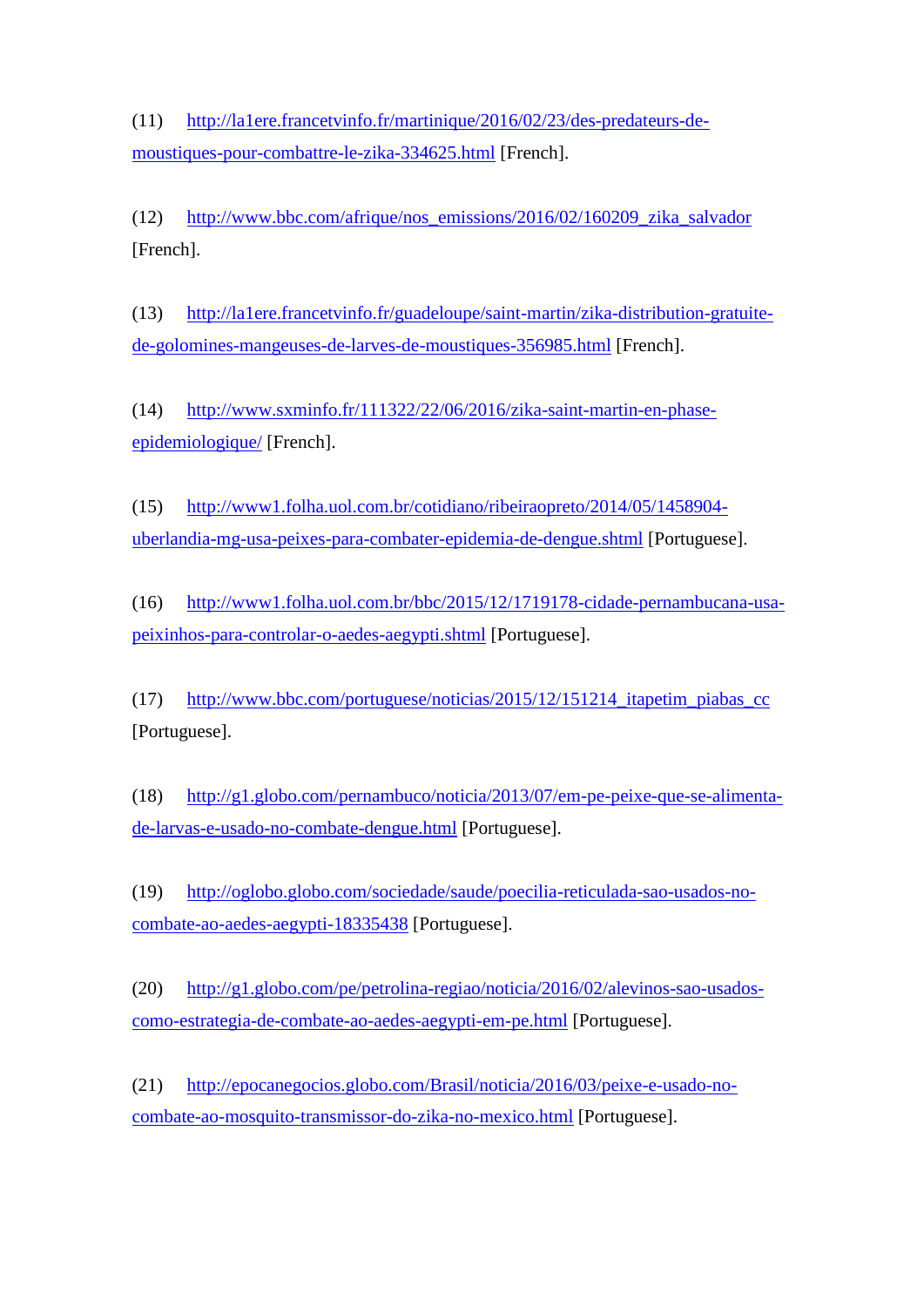(22) [http://www.bbc.com/mundo/video\\_fotos/2016/02/160202\\_video\\_elsalvador\\_zik](http://www.bbc.com/mundo/video_fotos/2016/02/160202_video_elsalvador_zika_zambos_lp) [a\\_zambos\\_lp](http://www.bbc.com/mundo/video_fotos/2016/02/160202_video_elsalvador_zika_zambos_lp) [Spanish].

(23) [http://www.univision.com/noticias/virus-del-zika/pez-zambo-el-que-combate-al](http://www.univision.com/noticias/virus-del-zika/pez-zambo-el-que-combate-al-mosquito-transmisor-del-zika)[mosquito-transmisor-del-zika](http://www.univision.com/noticias/virus-del-zika/pez-zambo-el-que-combate-al-mosquito-transmisor-del-zika) [Spanish].

(24) [http://diariodigital.gt/2016/02/09/latinoamerica-planea-combatir-el-zika-con](http://diariodigital.gt/2016/02/09/latinoamerica-planea-combatir-el-zika-con-peces-y-mosquitos-modificados/)[peces-y-mosquitos-modificados/](http://diariodigital.gt/2016/02/09/latinoamerica-planea-combatir-el-zika-con-peces-y-mosquitos-modificados/) [Spanish].

(25) [http://www.noticiascaracol.com/cali/con-el-pez-guppy-se-busca-combatir-el](http://www.noticiascaracol.com/cali/con-el-pez-guppy-se-busca-combatir-el-chikungunya-en-cali)[chikungunya-en-cali](http://www.noticiascaracol.com/cali/con-el-pez-guppy-se-busca-combatir-el-chikungunya-en-cali) [Spanish].

(26) [http://www.elpais.com.co/elpais/cali/noticias/siembran-peces-para-combatir](http://www.elpais.com.co/elpais/cali/noticias/siembran-peces-para-combatir-chikungunya)[chikungunya](http://www.elpais.com.co/elpais/cali/noticias/siembran-peces-para-combatir-chikungunya) [Spanish].

(27) [http://www.eltiempo.com/multimedia/fotos/colombia10/en-cali-combaten-el](http://www.eltiempo.com/multimedia/fotos/colombia10/en-cali-combaten-el-virus-del-zika-con-peces-toldillos-y-fumigaciones/16513528)[virus-del-zika-con-peces-toldillos-y-fumigaciones/16513528](http://www.eltiempo.com/multimedia/fotos/colombia10/en-cali-combaten-el-virus-del-zika-con-peces-toldillos-y-fumigaciones/16513528) [Spanish].

(28) <http://elpueblo.com.co/con-peces-guppy-cobaten-el-zika-en-cali/> [Spanish].

(29) [http://www.elsoldehonduras.com/internacionales/el-uso-de-un-pez-estrategia](http://www.elsoldehonduras.com/internacionales/el-uso-de-un-pez-estrategia-contra-el-virus-zika/)[contra-el-virus-zika/](http://www.elsoldehonduras.com/internacionales/el-uso-de-un-pez-estrategia-contra-el-virus-zika/) [Spanish].

(30) [https://revistaexpresiones.wordpress.com/2016/03/19/peces-como-parte-de-la](https://revistaexpresiones.wordpress.com/2016/03/19/peces-como-parte-de-la-estrategia-estatal-para-el-control-del-mosco-aedes-aegypti/)[estrategia-estatal-para-el-control-del-mosco-aedes-aegypti/](https://revistaexpresiones.wordpress.com/2016/03/19/peces-como-parte-de-la-estrategia-estatal-para-el-control-del-mosco-aedes-aegypti/) [Spanish].

(31) [http://www.informaciondelonuevo.com/2016/03/peces-se-comeran-los](http://www.informaciondelonuevo.com/2016/03/peces-se-comeran-los-mosquitos-aedes.html?m=1)[mosquitos-aedes.html?m=1](http://www.informaciondelonuevo.com/2016/03/peces-se-comeran-los-mosquitos-aedes.html?m=1) [Spanish].

(32) [http://www.eluniversaltv.com.mx/video/estados/2016/reparten-en-mexico-peces](http://www.eluniversaltv.com.mx/video/estados/2016/reparten-en-mexico-peces-gambusia-para-combatir-el-zika)[gambusia-para-combatir-el-zika](http://www.eluniversaltv.com.mx/video/estados/2016/reparten-en-mexico-peces-gambusia-para-combatir-el-zika) [Spanish].

(33) [http://www.efe.com/efe/america/mexico/el-uso-de-un-pez-estrategia-contra](http://www.efe.com/efe/america/mexico/el-uso-de-un-pez-estrategia-contra-mosquito-transmisor-del-zika-en-mexico/50000545-2865535)[mosquito-transmisor-del-zika-en-mexico/50000545-2865535](http://www.efe.com/efe/america/mexico/el-uso-de-un-pez-estrategia-contra-mosquito-transmisor-del-zika-en-mexico/50000545-2865535) [Spanish].